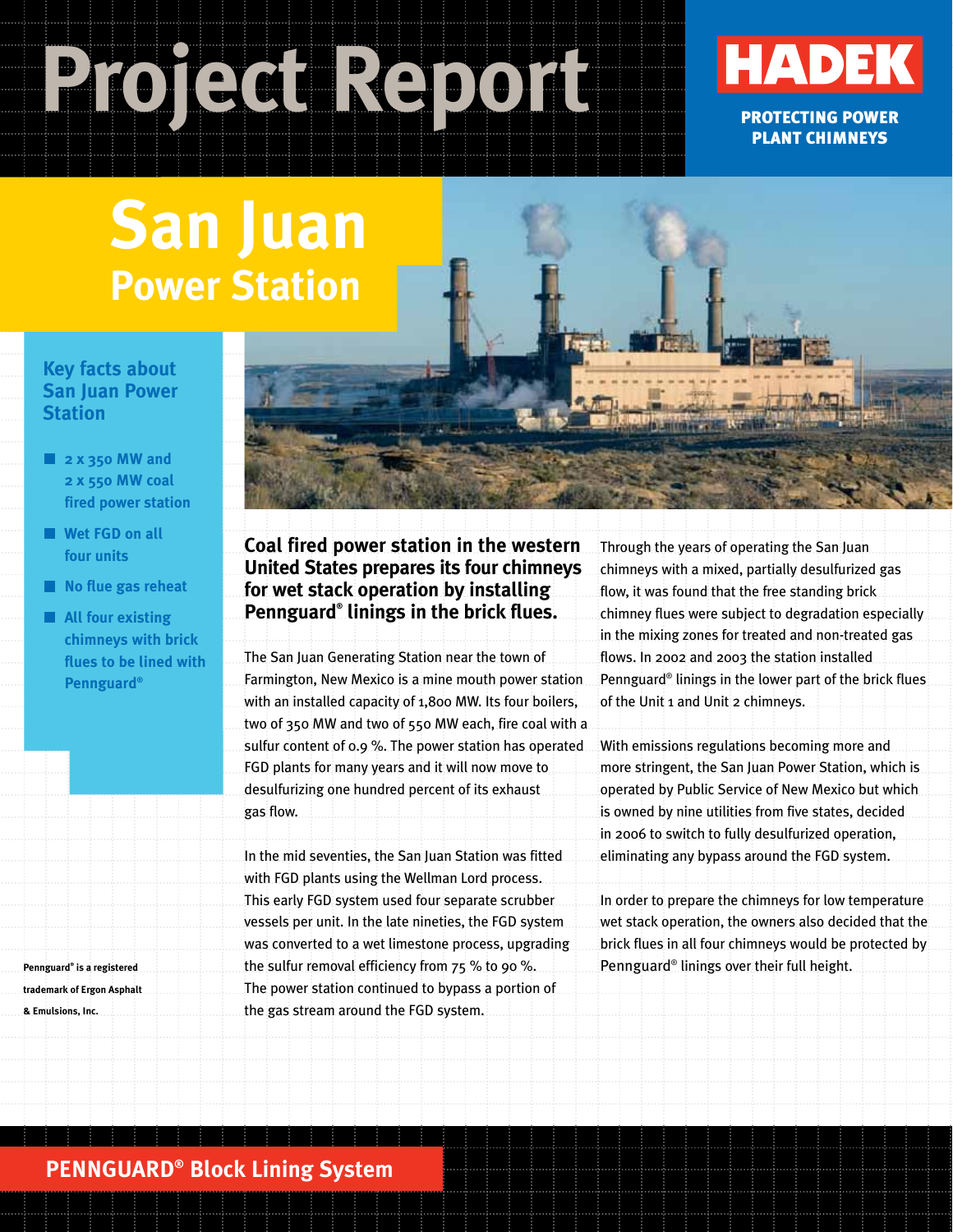### **Unit 4 chimney prepared for wet stack service**















- 1. In the most recent environmental upgrade at San Juan Power Station, the Unit 4 chimney with 27,375 ft<sup>2</sup> of brick flue surface was the first one of four chimneys to be lined with the Pennguard® Block Lining System. The chimney contractor, Pullman Power, had to complete the lining of the brick flue and all related works in an outage of 6 weeks, during the third quarter of 2007.
- 2. Before installing the Pennguard® lining, the brickwork was power washed and then grit blasted to remove all dirt, deposits and other loose particles.
- 3/4. It is normal for brick flues to show some offsets between the individual bricks. The Pennguard® lining can accommodate most of these surface irregularities by using a thicker adhesive back joint.
	- 5. Narrow, stable cracks, caused by settling of the brickwork or thermal shocks, can usually be covered by the Pennguard® Block Lining System without additional preparation.
- 6/7. After grit blasting and application of the Primer onto the brick surface (picture 6), liquid collection gutters were installed into the chimney (picture 7). Alden Research Laboratory and Pullman Power designed a liquid collection system for each of the four chimneys.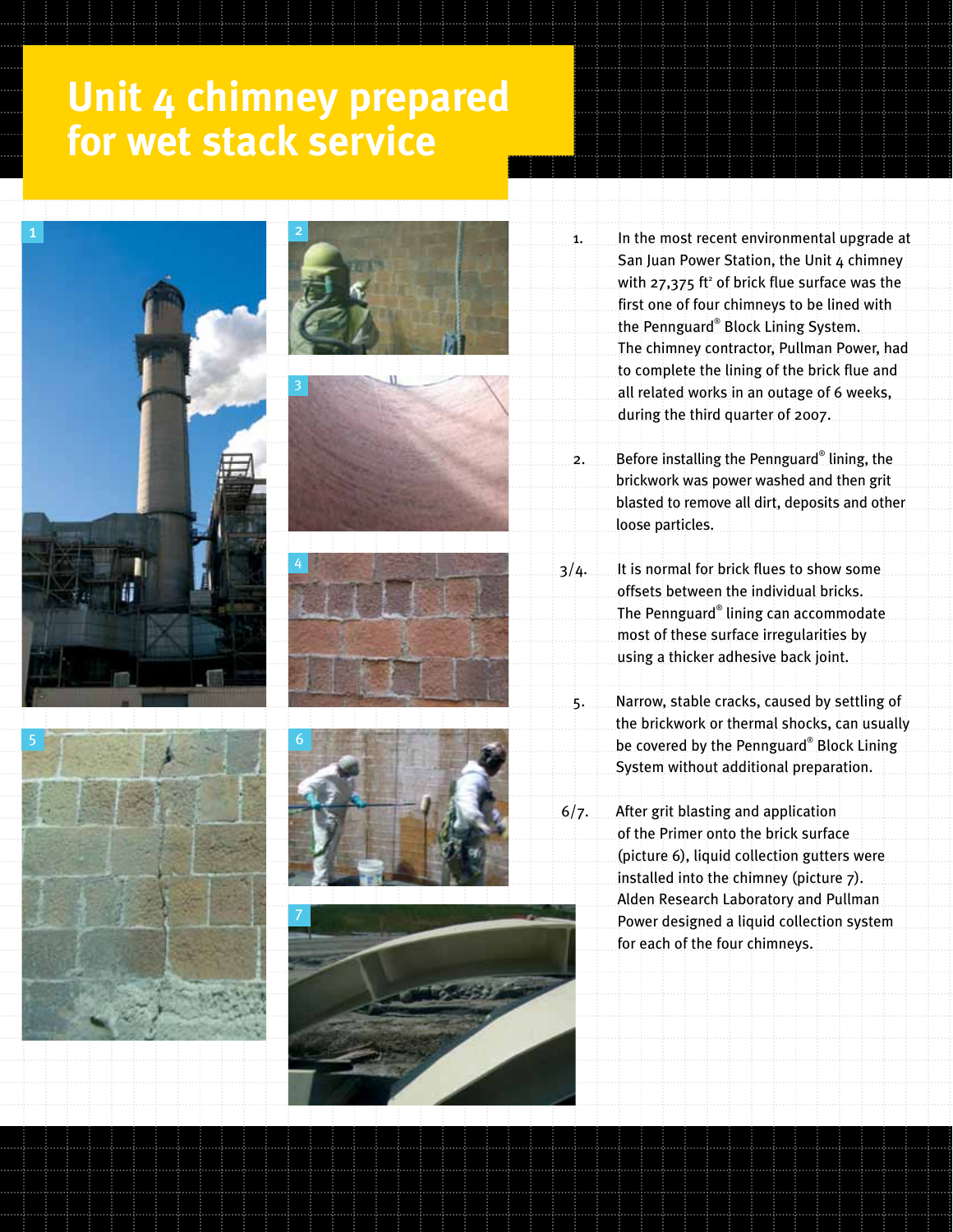8/9. The Pennguard® Blocks are applied to the brick substrate using the Pennguard® Adhesive Membrane.

> The Pennguard® lining installation crew consisted of installers, who were supported by helpers on the platform as well as on ground level. The typical installation productivity is 15 to 21  $ft<sup>2</sup>$  per installer per hour. All the work, including surface preparation, installation of the liquid collection system, lining application and construction of a false floor was completed within the 6-week outage.







#### **Installation process summarized:**

- **Installing work platform**
- **E** Cleaning and grit blasting **brick substrate**
- **Brickwork repairs**
- **Primer application**
- **Liquid collection system installation**
- **Pennguard® lining installation**
- **Finishing works including false floor installation**

The similar Unit 3 chimney was the second chimney to be lined and was successfully completed as well, in a 6-week outage, during the first quarter of 2008. The applications in the Unit 1 and Unit 2 chimneys are scheduled in the third quarter of 2008 and the first quarter of 2009. The combined surface area of all chimney flues to be lined is 87,445 ft<sup>2</sup>.